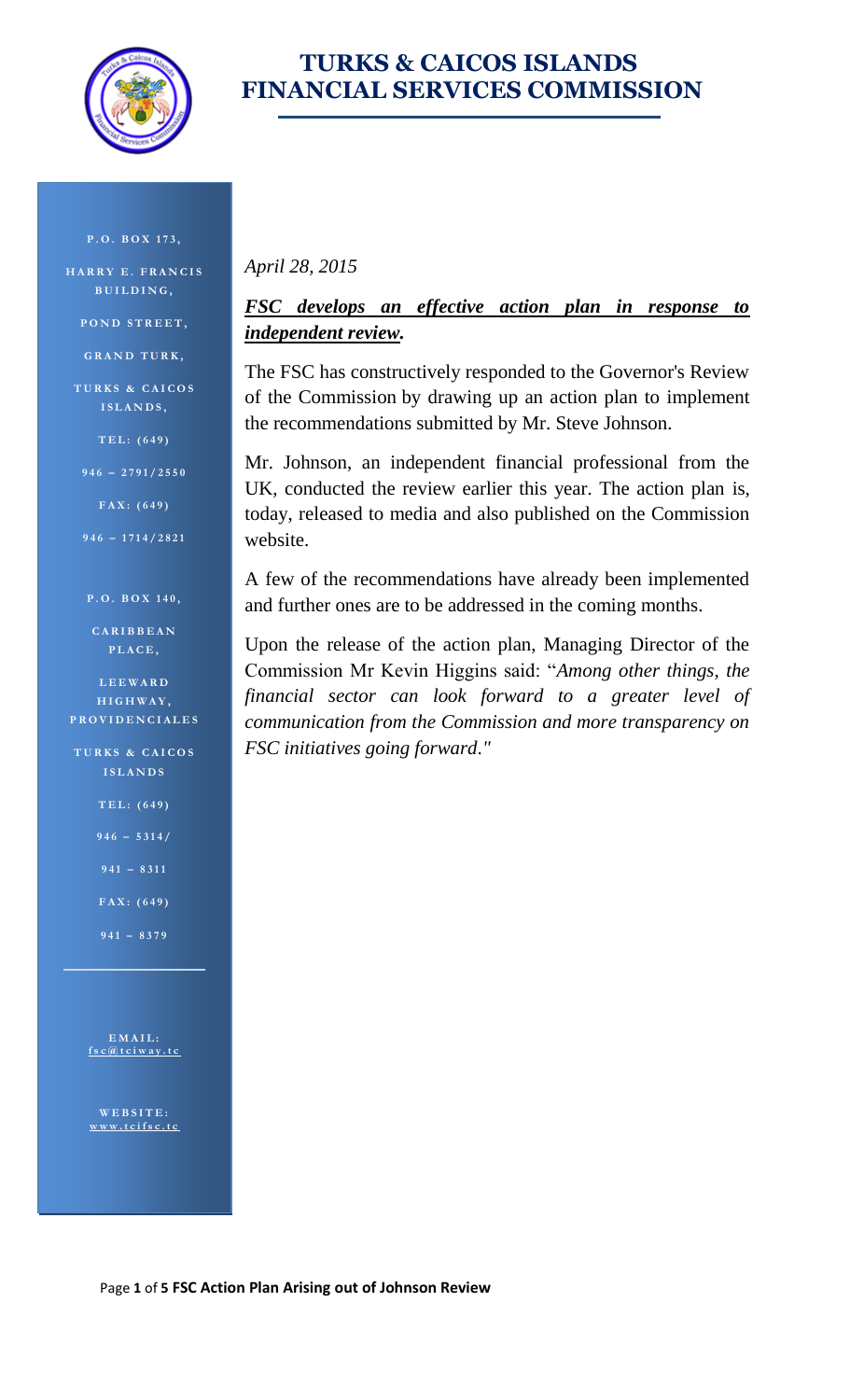

#### **FINANCIAL SERVICES COMMISSION**

**ACTION PLAN**

**Purpose:** To Address Recommendations in 2015 Johnson Review **Commentations** in 2015 30, 2015

**Prepared by: Finance & Administration Administration For the Period:** 1/4/2015 **to 31/3/2016** 

| Rec.           | <b>Objective to Be Met</b>             | <b>Tasks</b>                                | <b>Success Criteria</b>              | <b>Time Frame</b>                                                                                                           |
|----------------|----------------------------------------|---------------------------------------------|--------------------------------------|-----------------------------------------------------------------------------------------------------------------------------|
|                | Reinforce Board with addition of a     | MD and Directors to seek suitable           | Issue of instrument of               | Deadline August 1, 2015.                                                                                                    |
|                | Director with insurance expertise      | candidates                                  | appointment<br>the<br>by<br>Governor |                                                                                                                             |
| 2 <sup>1</sup> | with other<br>Directors Fees in line   | Write<br>to:<br>Governor                    | <b>requesting   Accomplished</b>     | March 2015                                                                                                                  |
|                | <b>Regulatory Authorities</b>          | <b>Increase</b>                             |                                      |                                                                                                                             |
|                | publish<br>Develop and<br>Annual<br>an | Each Department, including MD's Approval of |                                      | Plan by Departments submit draft plans to<br>Finance & I                                                                    |
|                | <b>Business Plan</b>                   |                                             |                                      | Office, should prepare its input into   Directors in December;   Administration by September 30; Finance sends to MD        |
|                |                                        |                                             |                                      | the Business Plan showing priorities   publication of details of   by October 17; MD to circulate draft plan to Directors 4 |
|                |                                        |                                             |                                      | for the calendar year in question,   Plan at December Annual   weeks prior to December Board meeting; plan finalised        |
|                |                                        |                                             |                                      | resources required, laws to be   General Meeting and on   and approved by Directors at December Board meeting;              |
|                |                                        | introduced/amended, etc.                    | FSC website by 1 January.            | January 1, 2016 introduction of first Business Plan.                                                                        |
|                |                                        |                                             |                                      |                                                                                                                             |

Page **2** of **5 FSC Action Plan Arising out of Johnson Review**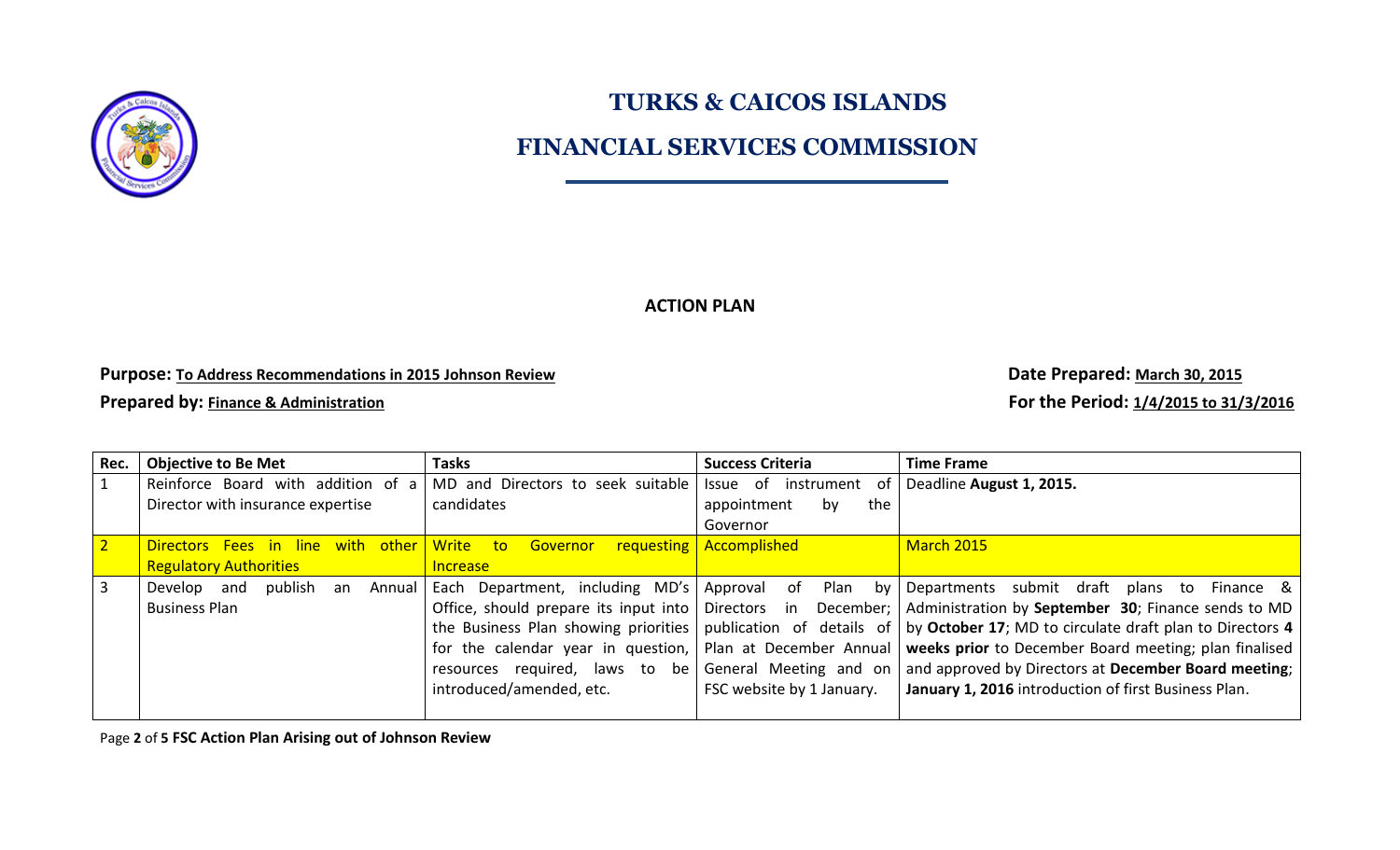

#### **FINANCIAL SERVICES COMMISSION**

| Rec. | <b>Objective to be Met</b>                  | <b>Tasks</b>                          | <b>Success Criteria</b>                          | <b>Time Frame</b>                                                                                                   |
|------|---------------------------------------------|---------------------------------------|--------------------------------------------------|---------------------------------------------------------------------------------------------------------------------|
|      | <b>Standard Board Paper to be Developed</b> | <b>Board Secretary to develop</b>     | <b>Accomplished</b>                              | In operation from March 2015 Board meeting                                                                          |
|      | and Used                                    |                                       |                                                  |                                                                                                                     |
| 5    | <b>Appoint Deputy Managing Director</b>     | Head Finance & Admin. to advertise    | Shortlisting of applicants,                      | Deadline October 1, 2015.                                                                                           |
|      |                                             |                                       | choosing of candidate and                        | First advertisement placed 10/3/2015. Applications to be                                                            |
|      |                                             |                                       | of Contract<br><i><u><b>Issue</b></u></i><br>ot. | reviewed by June 30 & interviews by August 15, 2015.                                                                |
|      |                                             |                                       | Employment                                       |                                                                                                                     |
| 6    | Communication<br>Internal<br>Improve        | Circulate Memo within 2 days of       | All staff become aware of                        | Deadline April 1, 2015.                                                                                             |
|      | Process                                     | major decision; Heads of Depts. To    | major events happening                           |                                                                                                                     |
|      |                                             | meetings/discussions<br>with<br>lead  | Commission;<br>within the                        |                                                                                                                     |
|      |                                             | Industry/Officials; MD to meet with   | employee<br>Improved                             |                                                                                                                     |
|      |                                             | Heads once per month                  | satisfaction and confidence                      |                                                                                                                     |
| 7    | Review Fees Charged every 3-5 Years         | Senior Policy Analyst to Oversee and  | Paper submitted to MD                            | Commence first review by August 1, 2015 and present                                                                 |
|      |                                             | benchmarked<br>Conduct<br>surveys;    | and Board of Directors for                       | findings within 60 days thereafter for consideration by                                                             |
|      |                                             | against competing jurisdictions       | each review                                      | MD and Board.                                                                                                       |
| 8    | Timely Implementation of<br>KRegistry       | Project Manager to<br>Liaise with     | of<br>Electronic  <br>Passage                    | Policy paper to be presented at June 2015 FSC Board                                                                 |
|      | Computerized Filing and Companies           | Reflexis Inc., Attorney General, Head | Transactions<br>Regulation;                      | meeting; model legislation sent to Governor for dialogue                                                            |
|      |                                             |                                       |                                                  | of Information Technology. MD to   finalization of credit card   with Attorney General on March 27, 2015 by the MD. |

Page **3** of **5 FSC Action Plan Arising out of Johnson Review**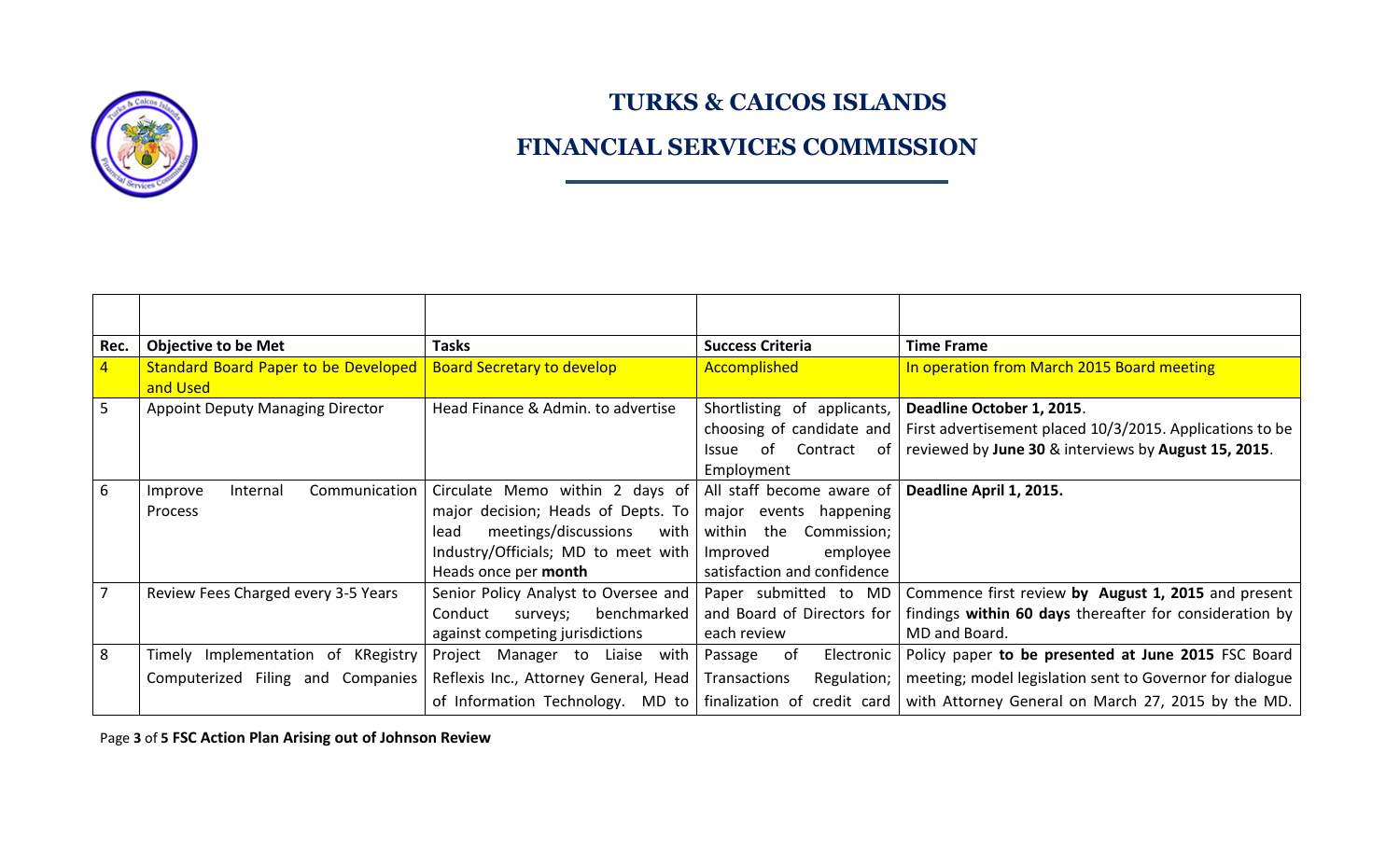

## **FINANCIAL SERVICES COMMISSION**

|      | Incorporation - Registry Platform       | agree User Change Controls; policy   security requirements and      |                                                   | User requested amendments to the system (User                    |
|------|-----------------------------------------|---------------------------------------------------------------------|---------------------------------------------------|------------------------------------------------------------------|
|      |                                         | paper to be presented to June Board   final online roll out and use |                                                   | Change Controls) are to be agreed and finalized by May           |
|      |                                         | outlining<br>meeting<br>remaining $ $ of system                     |                                                   | 31, 2015.                                                        |
|      |                                         | outstanding issues and timing to                                    |                                                   |                                                                  |
|      |                                         | completion of the project                                           |                                                   |                                                                  |
|      |                                         |                                                                     |                                                   |                                                                  |
| 9    | Meetings with Cabinet and Minister of   | Chairman of the FSC Board to                                        | Reporting of meetings by                          | <b>Deadline June 2015</b> for first Meeting with Minister. First |
|      | Finance                                 | organize                                                            | the Chairman to the Board                         | Annual Briefing to Cabinet by end of year (2015).                |
|      |                                         |                                                                     | and AGM in December                               |                                                                  |
|      |                                         |                                                                     |                                                   |                                                                  |
|      |                                         |                                                                     |                                                   |                                                                  |
| Rec. | <b>Objective to be Met</b>              | <b>Tasks</b>                                                        | <b>Success Criteria</b>                           | <b>Time Frame</b>                                                |
| 10   | of<br>external<br>frequency<br>Increase | Heads of Dept., notably Insurance,                                  | Report of meetings to be   To commence June 2015. |                                                                  |
|      | communication and consultation with     | Banking, Company Managers, should   sent to the MD within 5         |                                                   |                                                                  |
|      | Finance Sector representatives          | meet every 3 months with their $\vert$ days of the meetings; MD     |                                                   |                                                                  |
|      |                                         | Industry<br>members;<br>respective                                  | to brief Board on outcome                         |                                                                  |
|      |                                         | summary of developments<br>to                                       | of meetings                                       |                                                                  |
|      |                                         | Annual General Meeting (AGM) in                                     |                                                   |                                                                  |
|      |                                         | early December                                                      |                                                   |                                                                  |

Page **4** of **5 FSC Action Plan Arising out of Johnson Review**